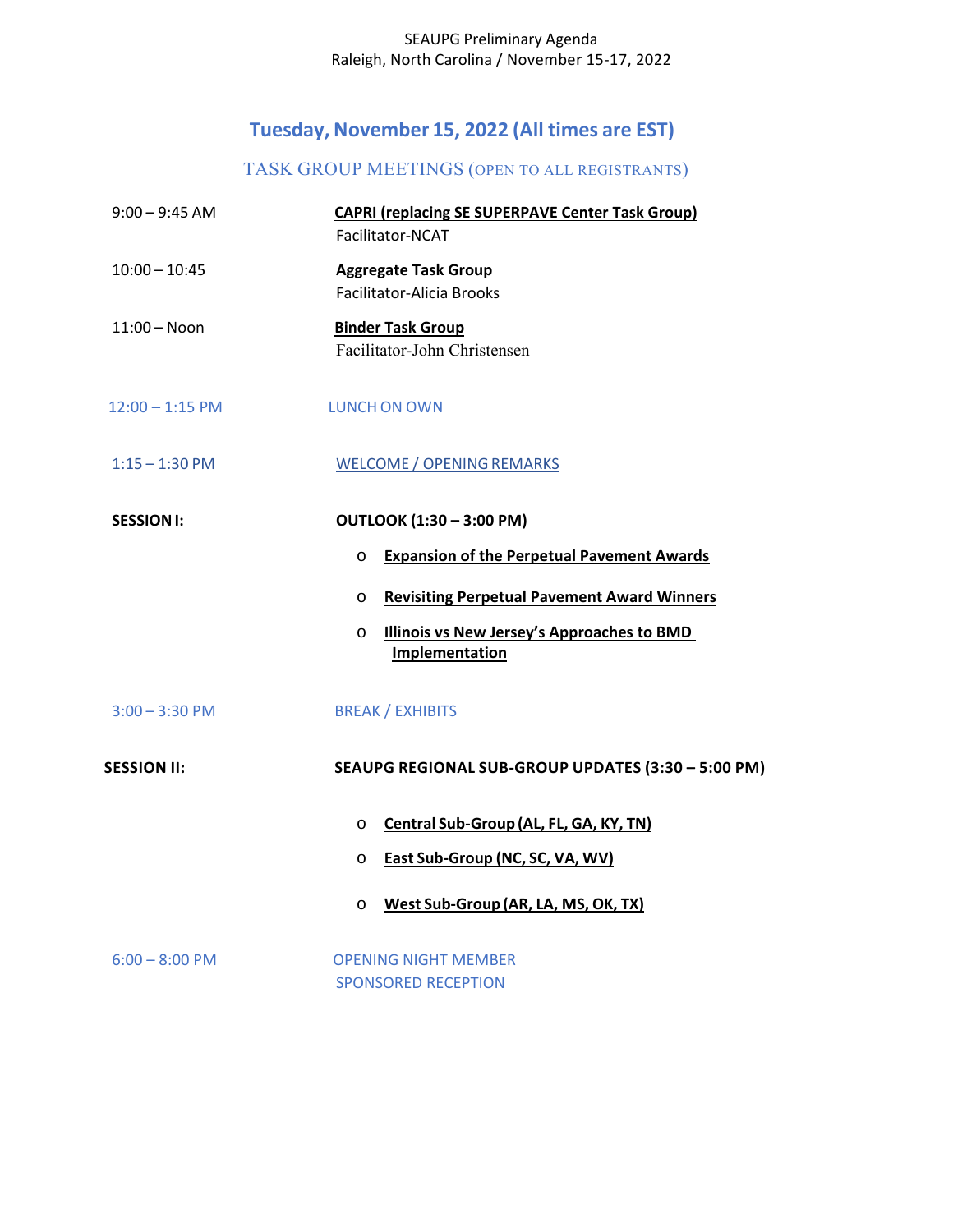## Preliminary Agenda SEAUPG Annual Meeting & Exhibits / November 15‐17, 2022

|                     | <b>Wednesday, November 16 (All Times are EST)</b>                       |
|---------------------|-------------------------------------------------------------------------|
| $7:30 - 8:15$ AM    | REGISTRATION / CONTINENTAL BREAKFAST                                    |
| <b>SESSION III:</b> | ASPHALT BINDERS (8:30 - 10:00 AM)                                       |
|                     | <b>Current NCHRP Binder Study Implementations</b><br>$\circ$            |
|                     | <b>Tx DOT Polymer Modified Binder Study</b><br>$\circ$                  |
|                     | <b>Ongoing Challenges for Liquid Asphalt</b><br>O                       |
| $10:00 - 10:30$ AM  | <b>BREAK / EXHIBITS</b>                                                 |
| <b>SESSION IV:</b>  | <b>ENVIRONMENTAL (10:30 - NOON)</b>                                     |
|                     | <b>EPD / LCA 101</b><br>$\circ$                                         |
|                     | A Contractor's Approach to EPD's<br>O                                   |
|                     | The Process of Developing EPD's for Liquid Asphalt Suppliers<br>$\circ$ |
| $12:00 - 1:30$ PM   | <b>LUNCH PROVIDED</b>                                                   |
| <b>SESSION V:</b>   | INNOVATIVE INTER-LAYERS - PART I (1:30 - 3:00 PM)                       |
|                     | <b>Florida's Research Experience</b><br>$\circ$                         |
|                     | Oklahoma's Experience with Rich Intermediate Layers (RIL)<br>$\circ$    |
|                     | <b>Georgia's Open Graded Inter-Layer (OGI)</b><br>$\circ$               |
| $3:00 - 3:30$ PM    | <b>BREAK / EXHIBITS</b>                                                 |